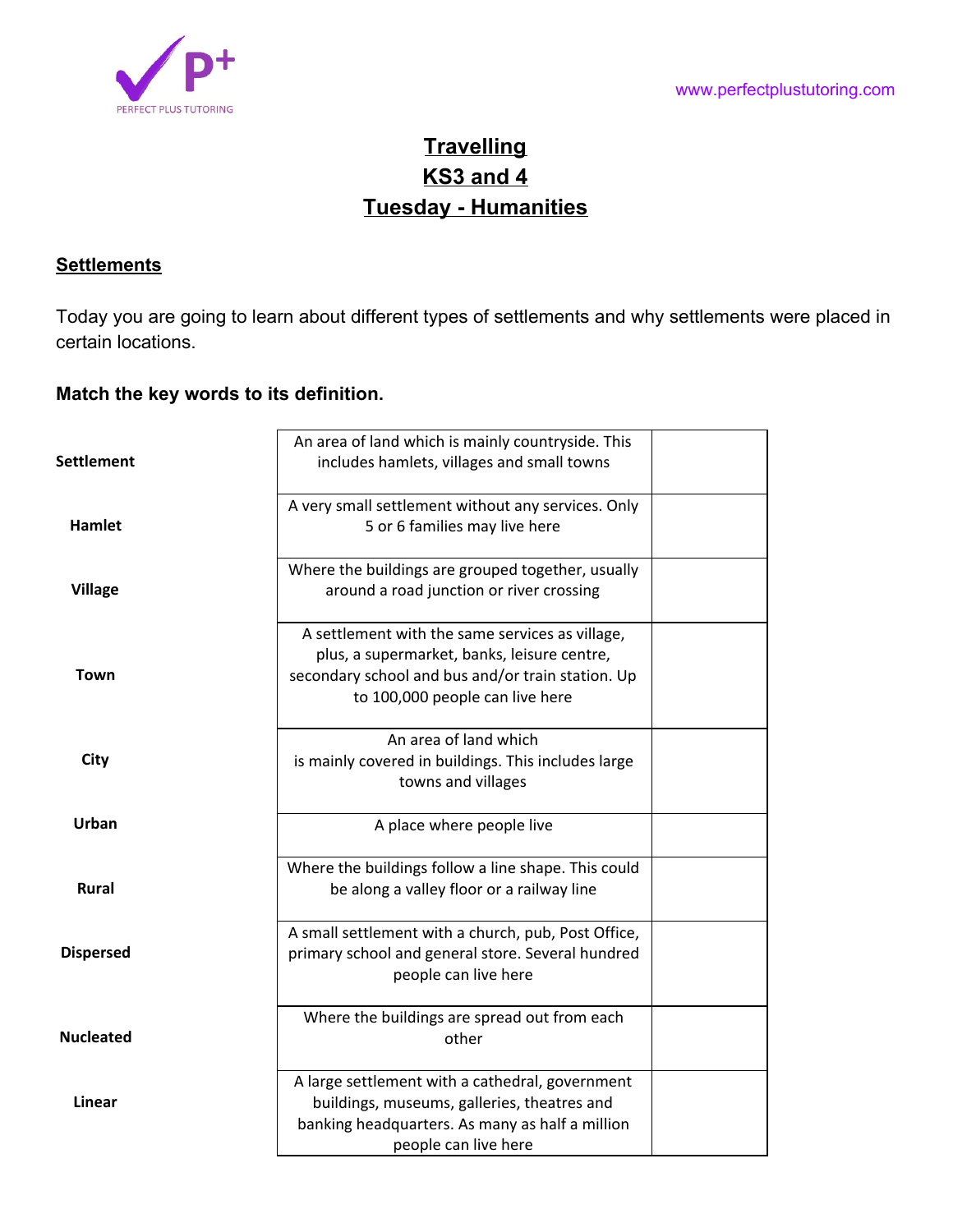

#### **Are these statements true or false?**

- A settlement is where over one million people live
- A hamlet has no services
- A rural area is mainly covered with buildings
- This a dispersed settlement



- A town has a cathedral, government buildings and bank headquarters
- A village can have up to several hundred people living in it
- A city is at the bottom of the settlement hierarchy
- As you clime the settlement hierarchy the size of the settlement and the population grows while the number of services decreases

**Each settlement was built for a purpose. Match these purposes to the correct explanation and picture.**

| <b>Agricultural</b> | A coastal area<br>where cargo is<br>shipped from<br>and to          |
|---------------------|---------------------------------------------------------------------|
| Commercial          | Land use where<br>the predominant<br>use is for<br>housing          |
| <b>Industrial</b>   | Land where the<br>primary use is<br>for factories and<br>employment |
| Port                | Land where the<br>primary use is<br>for farming                     |
| <b>Residential</b>  | Land where the<br>primary use is<br>for business                    |